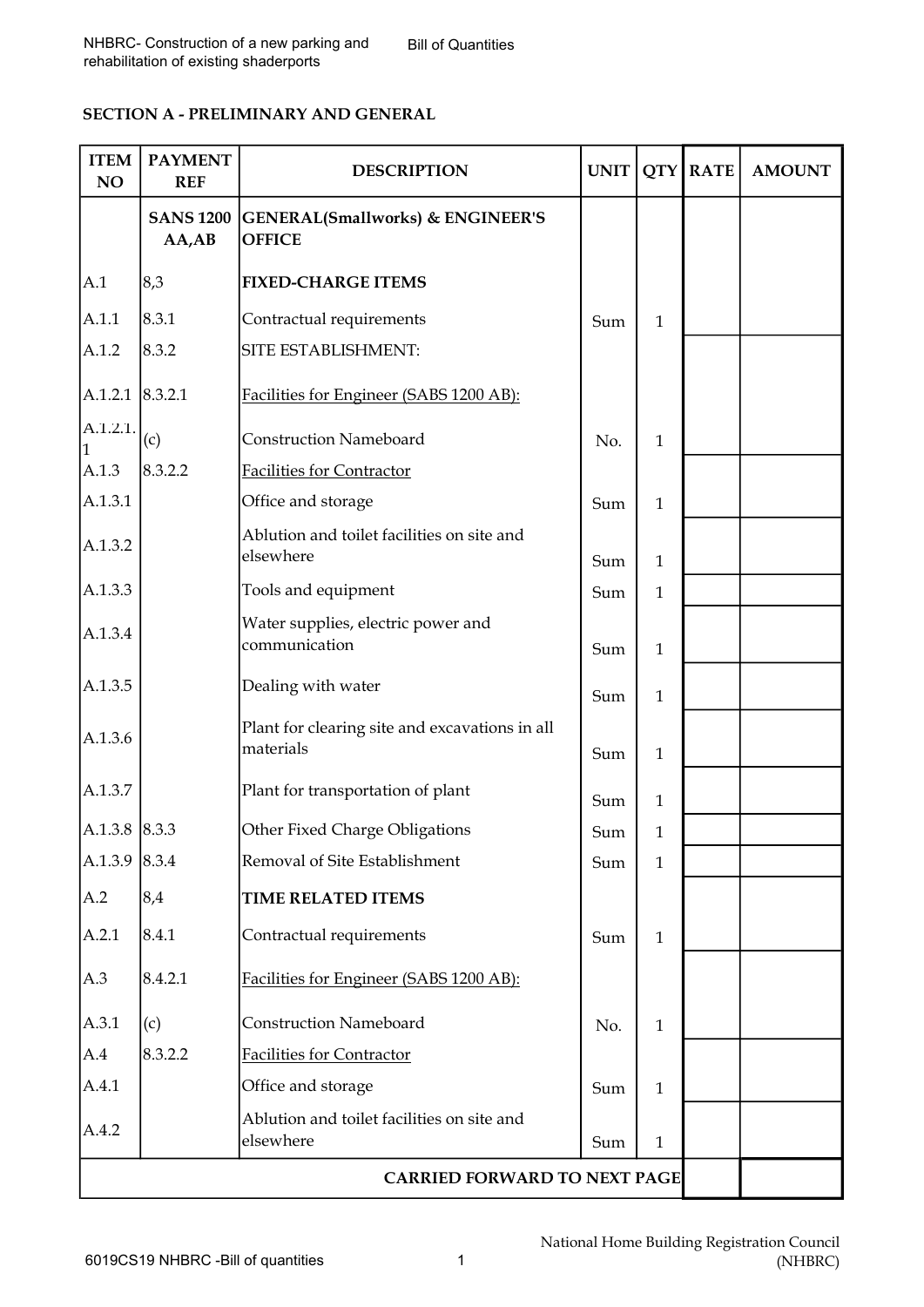## SECTION A - PRELIMINARY AND GENERAL (Continued)

| <b>ITEM</b><br>NO | <b>PAYMENT</b><br><b>REF</b> | <b>DESCRIPTION</b>                                                                                      | <b>UNIT</b> |              | <b>QTY RATE</b> | <b>AMOUNT</b> |
|-------------------|------------------------------|---------------------------------------------------------------------------------------------------------|-------------|--------------|-----------------|---------------|
|                   |                              |                                                                                                         |             |              |                 |               |
| A.4.3             |                              | Tools and equipment                                                                                     | Sum         | $\mathbf{1}$ |                 |               |
| A.4.4             |                              | Water supplies, electric power and<br>communication                                                     | Sum         | $\mathbf{1}$ |                 |               |
| A.4.5             |                              | Dealing with water                                                                                      | Sum         | $\mathbf{1}$ |                 |               |
| A.4.6             |                              | Plant for clearing site and excavations in all<br>materials                                             | Sum         | $\mathbf{1}$ |                 |               |
| A.4.7             |                              | Plant for transportation of plant                                                                       | Sum         | $\mathbf{1}$ |                 |               |
| A.4.8             | 8.3.3                        | Other Time Related Obligations                                                                          | Sum         | $\mathbf{1}$ |                 |               |
| A.4.9             | 8.4.3                        | Supervision for the duration of Construction                                                            | Sum         | $\mathbf{1}$ |                 |               |
| A.4.10            | 8.4.4                        | Company and Overhead costs                                                                              | Sum         | $\mathbf{1}$ |                 |               |
| A.5               | 8,8                          | <b>TEMPORARY WORKS</b>                                                                                  |             |              |                 |               |
| A.5.1             | 8.8.4                        | Protect existing services                                                                               |             |              |                 |               |
| A.5.2             | 8.8.4                        | Protect survey beacons and pegs                                                                         |             |              |                 |               |
| A.5.3             | 8.8.4                        | Search and locate (excavate) existing services                                                          |             |              |                 |               |
| A.5.4             | 8.8.4                        | Supply, deliver & use (or hire) of specialist<br>equipment for the detection of underground<br>services | Sum         | $\mathbf{1}$ |                 |               |
| A.5.5             | 8.8.2                        | Deal with traffic (or accommodation of traffic)                                                         | Sum         | $\mathbf{1}$ |                 |               |
| A.5.6             |                              | Health and Saftey                                                                                       | Sum         | 1            |                 |               |
|                   | TOTAL SECTION A TO SUMMARY   |                                                                                                         |             |              |                 |               |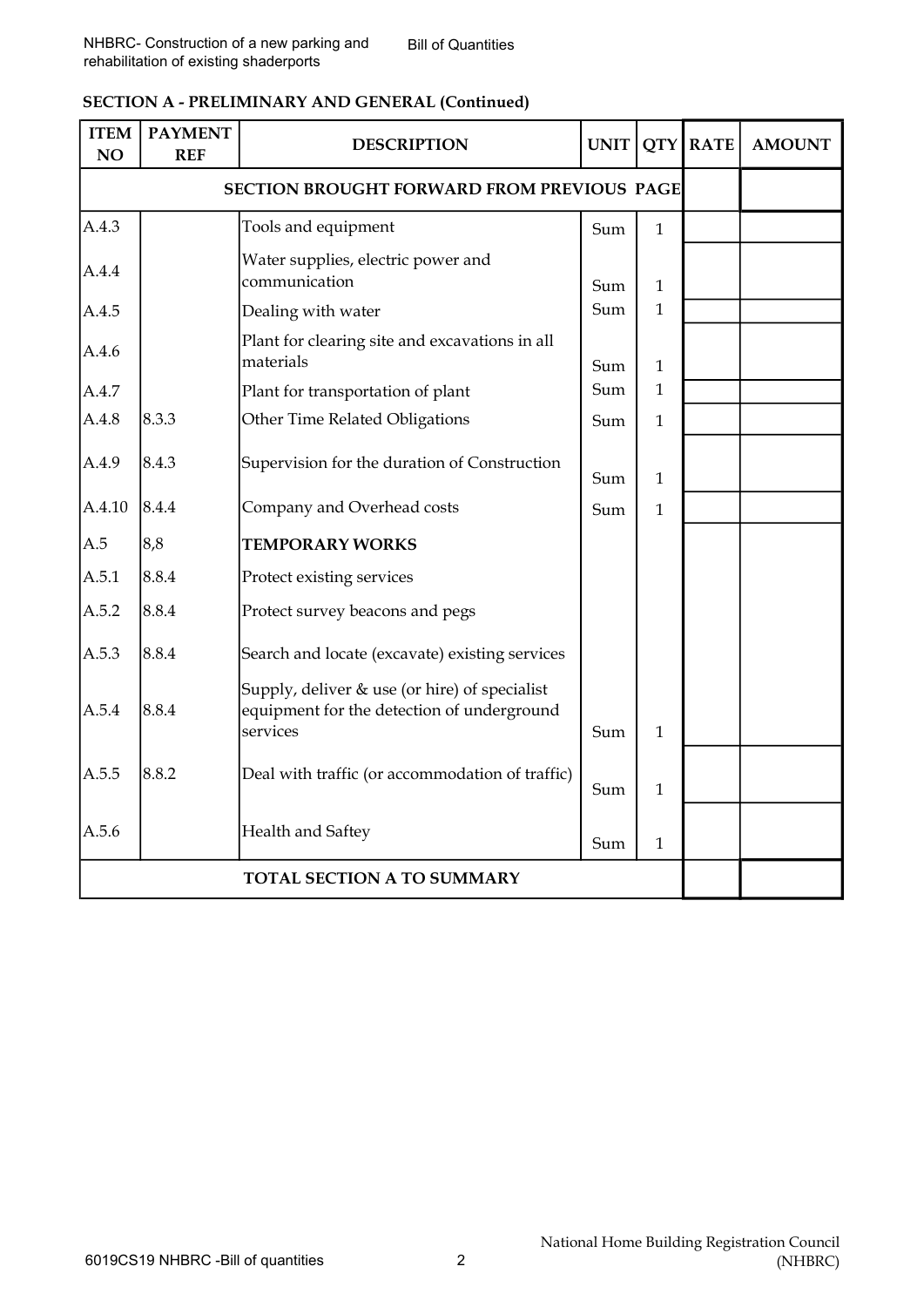| <b>SECTION B - ROAD WORKS</b> |
|-------------------------------|
|-------------------------------|

| <b>ITEM</b><br>NO  | <b>PAYMENT</b><br><b>REF</b>   | <b>DESCRIPTION</b>                                                                                                                                                           | <b>UNIT</b> | <b>QTY</b> | <b>RATE</b> | <b>AMOUNT</b>          |
|--------------------|--------------------------------|------------------------------------------------------------------------------------------------------------------------------------------------------------------------------|-------------|------------|-------------|------------------------|
| B.1<br>B.1.1       | <b>SABS</b><br>1200 C<br>8.2.1 | <b>SITE CLEARANCE</b><br>Clear and grub the entire designated area to a<br>nominal depth of 100mm and dispose of surplus<br>material on a site located by the Contractor and | $\rm{Im}^2$ | 1740,00    |             |                        |
| B.2                | <b>SABS</b><br>1200 DM         | approved by the Engineer.<br><b>EARTHWORKS (Subgrade and Base Course)</b>                                                                                                    |             |            |             |                        |
| B.2.1              | 8.3.3                          | Rip and compact in-situ material for<br>roadbed/Subgrade layer to minimum of 93% of<br>modified AASHTO 150mm deep.                                                           | $\rm  m^2$  | 1740,00    |             |                        |
| <b>B.3</b>         | <b>SABS</b><br>1200 ME         | <b>SUBBASE</b>                                                                                                                                                               |             |            |             |                        |
| <b>B.3.1</b>       | 8.3.1                          | Construct gravel SUB-BASE with imported G5<br>material from the comercial sources, 150mm thick<br>compacted to 98% of mod. AASHTO density.                                   | $\rm{Im}^3$ | 265,00     |             |                        |
| <b>B.3.2</b>       | 8.3.5                          | Process SUB-BASE by means of stabilization with $\vert m^3 \vert$<br>a UCS > 0.8                                                                                             |             |            |             | Rate Only              |
| <b>B.3.3</b>       | 8.3.8                          | Stabilization agent:                                                                                                                                                         |             |            |             |                        |
| B.3.3.1<br>B.3.3.2 |                                | Portland Cement (3%)<br>Road lime                                                                                                                                            | Ton<br>Ton  |            |             | Rate Only<br>Rate Only |
|                    |                                | <b>CARRIED FORWARD TO NEXT PAGE</b>                                                                                                                                          |             |            |             |                        |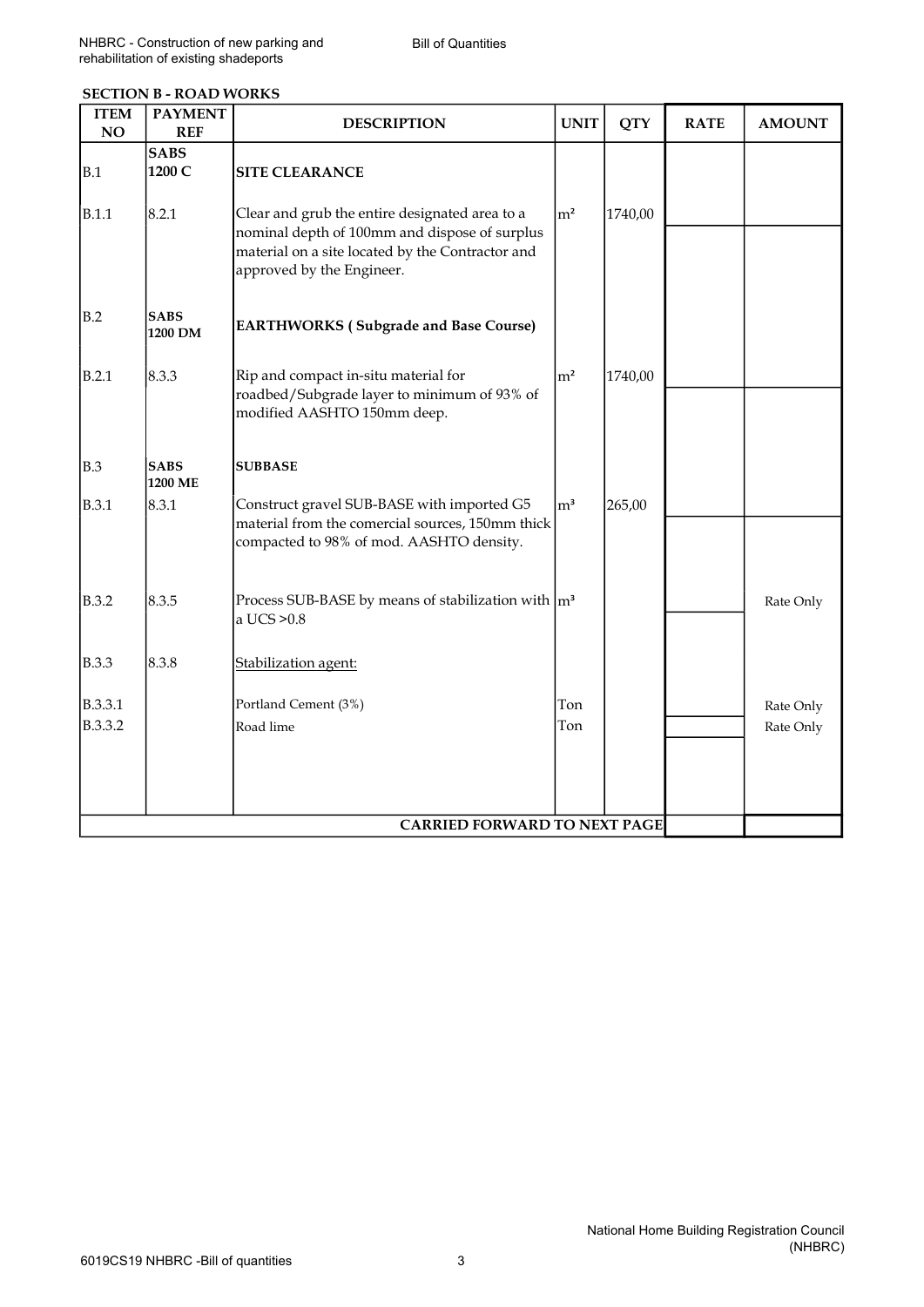| <b>SECTION B - ROAD WORKS (Continued)</b> |  |  |
|-------------------------------------------|--|--|
|-------------------------------------------|--|--|

| <b>ITEM</b><br>NO                          | <b>PAYMENT</b><br><b>REF</b> | <b>DESCRIPTION</b>                                                                                                                             | <b>UNIT</b> | <b>QTY</b> | <b>RATE</b> | <b>AMOUNT</b> |
|--------------------------------------------|------------------------------|------------------------------------------------------------------------------------------------------------------------------------------------|-------------|------------|-------------|---------------|
| SECTION BROUGHT FORWARD FROM PREVIOUS PAGE |                              |                                                                                                                                                |             |            |             |               |
| B.4                                        | <b>SABS</b><br>1200 MF       | <b>BASE</b>                                                                                                                                    |             |            |             |               |
| B.4.1                                      | 8.3.1                        | Construct gravel BASE COURSE with imported<br>G1material from the comercial source, 150mm<br>thick compacted to 95% of mod. AASHTO<br>density. | $\rm{m}^3$  | 265,00     |             |               |
| B.4.2                                      | 8.3.5                        | Process SUB-BASE by means of stabilization with $\vert m^3 \vert$<br>a UCS > 0.8                                                               |             |            |             | Rate Only     |
| B.4.3                                      |                              | Stabilization agent:                                                                                                                           |             |            |             | Rate Only     |
| B.4.3.1                                    |                              | Portland Cement (3%)                                                                                                                           | Ton         |            |             |               |
| B.4.3.2                                    |                              | Road lime                                                                                                                                      | Ton         |            |             | Rate Only     |
|                                            |                              |                                                                                                                                                |             |            |             |               |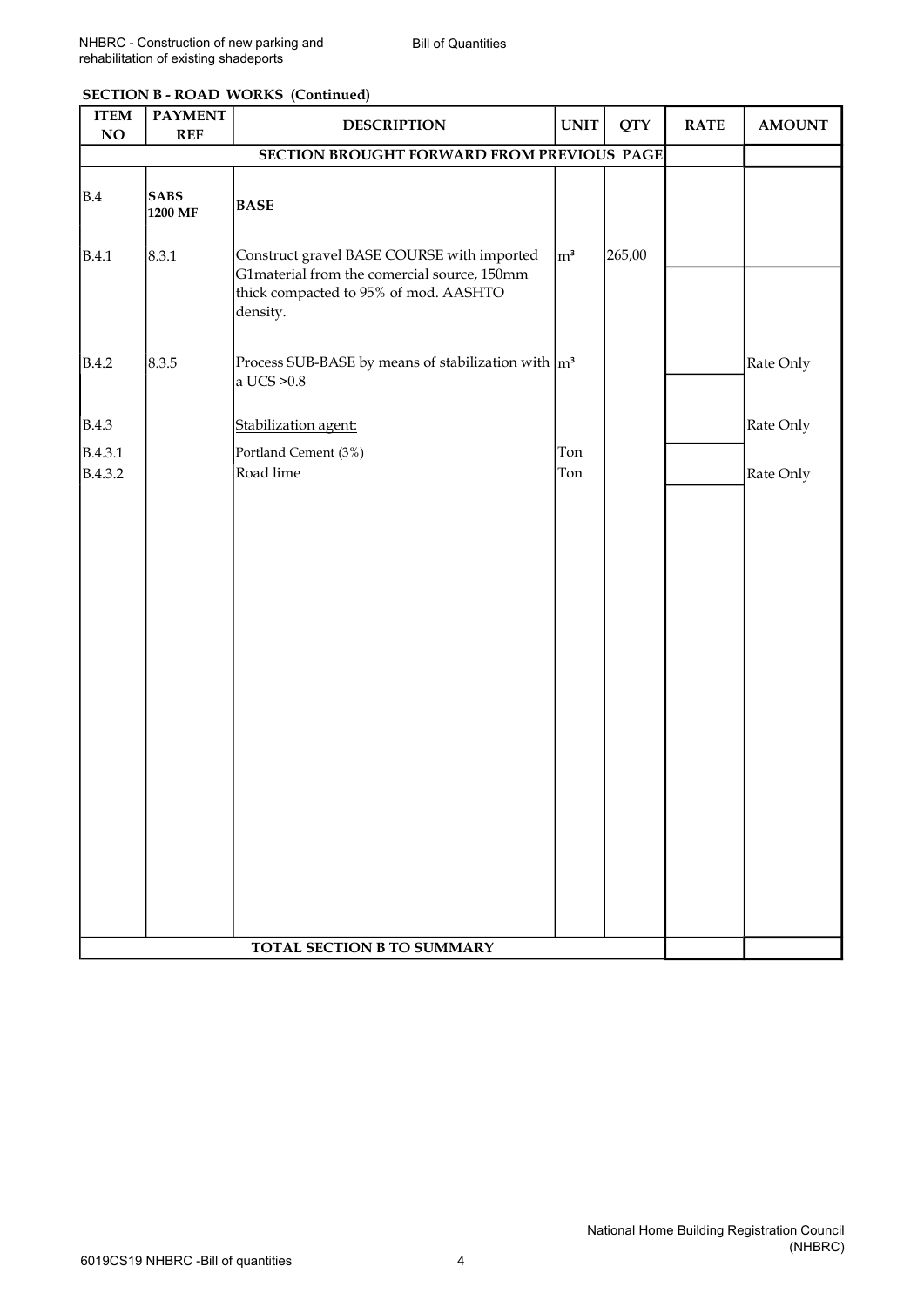| <b>ITEM</b><br>NO | <b>PAYMENT</b><br><b>REF</b> | <b>DESCRIPTION</b>                                                                                                                                                                                                                                                              | <b>UNIT</b>    | <b>QTY</b> | <b>RATE</b> | <b>AMOUNT</b> |
|-------------------|------------------------------|---------------------------------------------------------------------------------------------------------------------------------------------------------------------------------------------------------------------------------------------------------------------------------|----------------|------------|-------------|---------------|
|                   | <b>SABS 1200</b>             | <b>SEGMENTED PAVING</b>                                                                                                                                                                                                                                                         |                |            |             |               |
|                   | MJ                           |                                                                                                                                                                                                                                                                                 |                |            |             |               |
| C.1               |                              | Construction of paving (Zig-Zag interlocking<br>pavers) complete. The rate shall cover the units<br>that needs to be cut to fit to the edge restraints,<br>sand bed of 25mm to be placed below paving<br>blocks. (SABS pre-cast concrete paving blocks<br>or similar approved): |                |            |             |               |
| C.1.1             |                              | Coulor to match exisitng blocks $(220 \times 110 \times$<br>80mm)                                                                                                                                                                                                               | m <sup>2</sup> | 1740,00    |             |               |
|                   |                              |                                                                                                                                                                                                                                                                                 |                |            |             |               |
|                   |                              | TOTAL SECTION C TO SUMMARY                                                                                                                                                                                                                                                      |                |            |             |               |

### SECTION C - SEGMENTED PAVING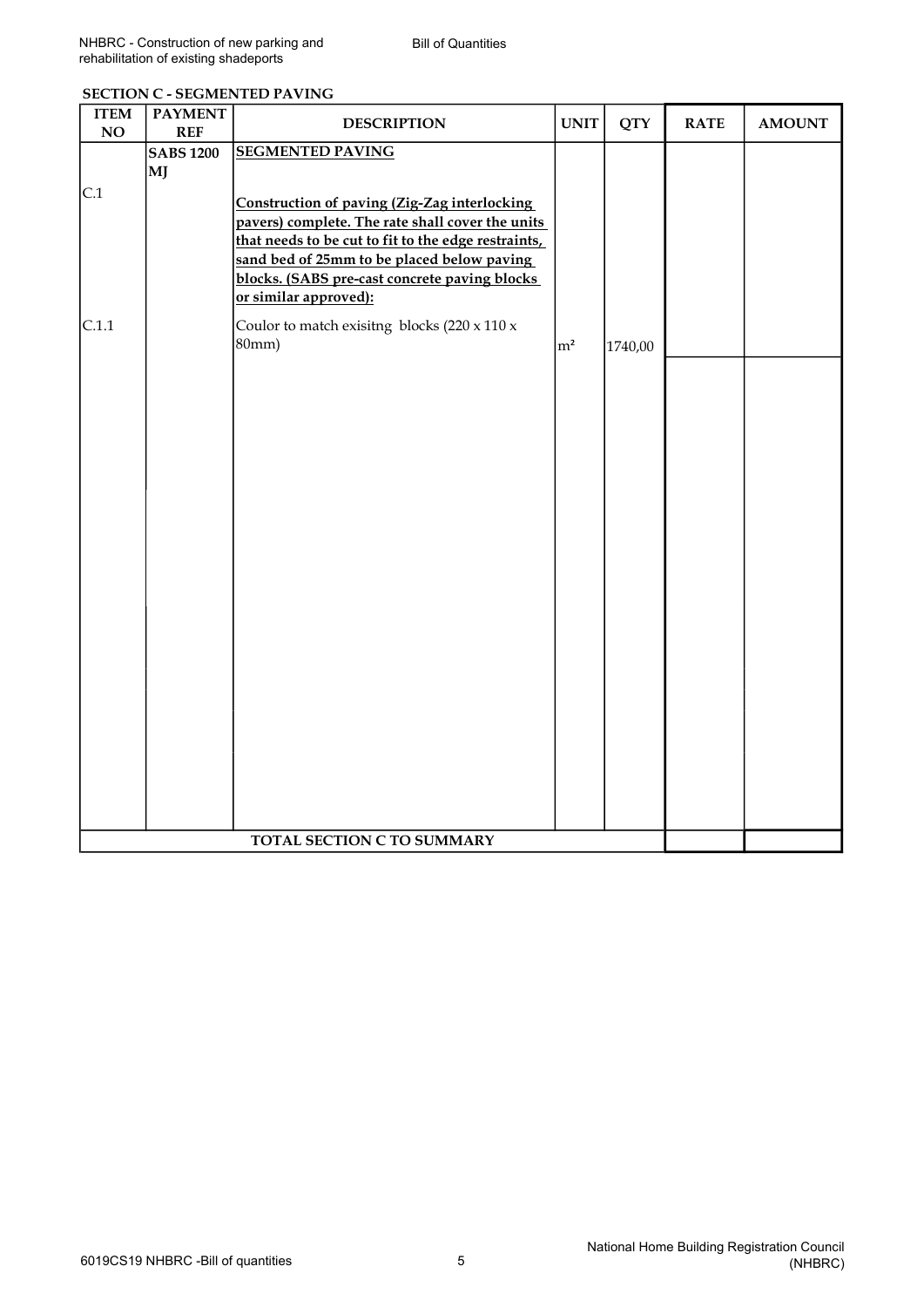| <b>ITEM</b><br>NO | <b>PAYMENT</b><br><b>REF</b> | <b>DESCRIPTION</b>                                                                                                                                        | <b>UNIT</b>    | <b>QTY</b> | <b>RATE</b> | <b>AMOUNT</b> |
|-------------------|------------------------------|-----------------------------------------------------------------------------------------------------------------------------------------------------------|----------------|------------|-------------|---------------|
|                   | <b>SABS</b><br>1200 MK       | <b>KERBING &amp; CHANNELLING</b>                                                                                                                          |                |            |             |               |
| D.1               | 8.2.2                        | Construct Fig.3 precast concrete semi-mountable<br>kerbing on top of sub-base (150mm wide x<br>300mm high). Rate shall include the transition<br>kerbing: |                |            |             |               |
| D.1.1             | (a)                          | Straight kerbing (1m length)                                                                                                                              | m              | 175,00     |             |               |
| D.1.2             | (b)                          | Curved kerbing (Radius 1m up to 12m, 0.3m<br>length)                                                                                                      | m              |            |             | Rate Only     |
|                   | <b>SABS 1200</b><br>DB       | <b>EARTHWORKS</b> (Pipe trenches)                                                                                                                         |                |            |             |               |
| D.2               | 8.3.2                        | Excavate in all material for pipe trenches, backfill<br>and compact, dispose of excess unsuitable<br>material.                                            |                |            |             |               |
|                   |                              | Trenches 1200mm wide for stormwater pipes up<br>to 600mm dia. Depth of trench of but not<br>exceeding:                                                    |                |            |             |               |
| D.2.1             |                              | For excavation 0.0m-0.5m deep                                                                                                                             | m              |            |             | Rate Only     |
| D.2.2             |                              | For excavation 0.5m-1.0m deep                                                                                                                             | m              |            |             | Rate Only     |
| D.2.3             |                              | For excavation 1.0-1.5m deep                                                                                                                              | m              |            |             | Rate Only     |
| D.2.4             |                              | For excavation 1.5m-2.0m deep                                                                                                                             | m              | 7,00       |             |               |
| D.2.5             |                              | For excavation exceeding 2m, up to 3m deep                                                                                                                | m              |            |             | Rate Only     |
| D.2.6             | 8.3.2 <sup>©</sup>           | Trimming of trench bottoms by hand to specified<br>levels                                                                                                 | m              | 7,00       |             |               |
| D.2.7             | 8.3.3.1                      | Excavate in all material for structures, backfill and<br>compact, dispose of excess unsuitable material.                                                  | ${\rm m}^3$    | 10,00      |             |               |
| D.2.8             | 8.3.3.1                      | Excavate in all material for culverts, backfill and<br>compact, dispose of excess unsuitable material.                                                    | m <sup>3</sup> |            |             | Rate Only     |
|                   |                              | <b>CARRIED FORWARD TO NEXT PAGE</b>                                                                                                                       |                |            |             |               |

#### SECTION D - KERBS & STORMWATER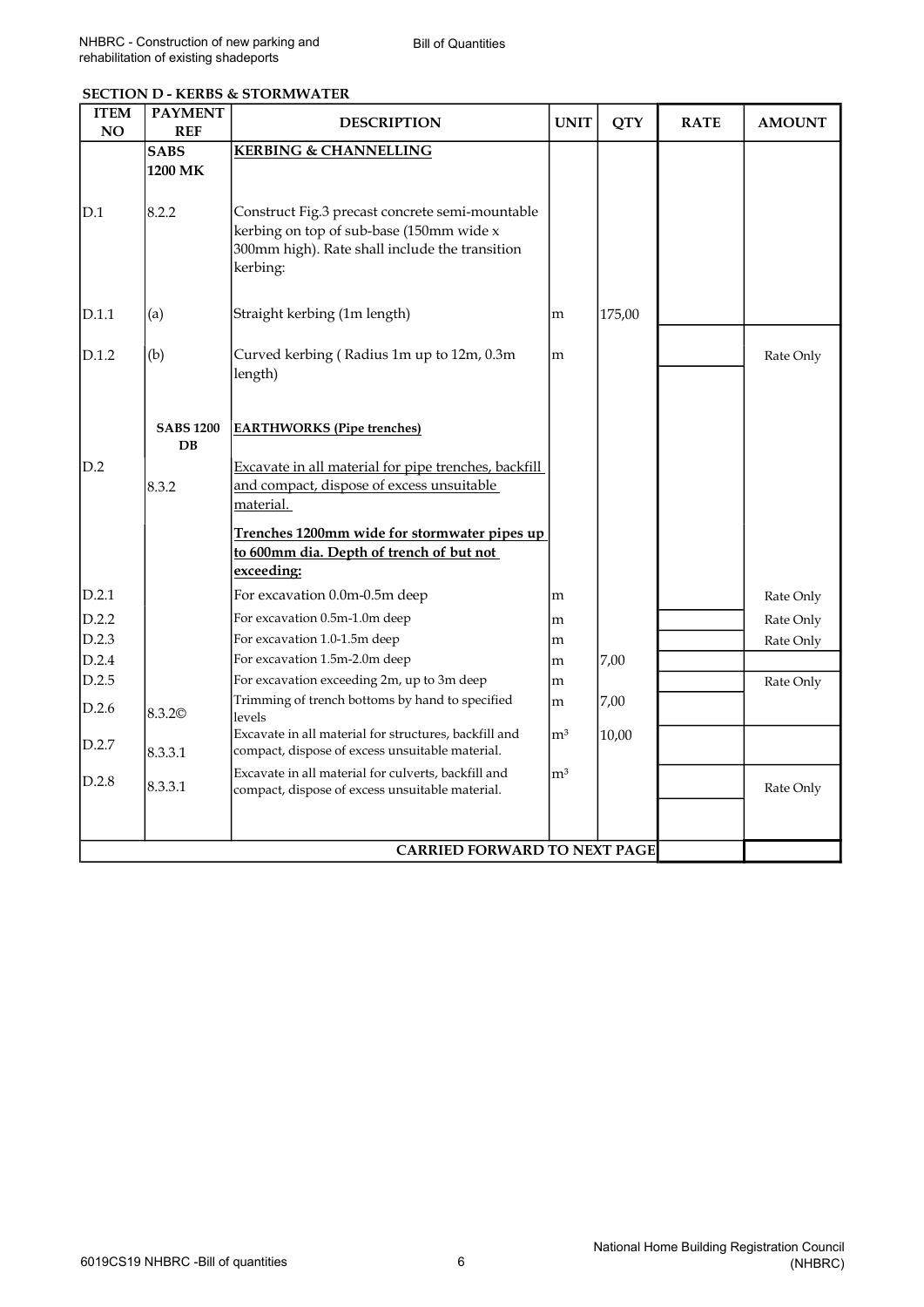| <b>SECTION D - KERBS &amp; STORMWATER (Continued)</b> |  |
|-------------------------------------------------------|--|
|-------------------------------------------------------|--|

| <b>ITEM</b><br>NO | <b>PAYMENT</b><br><b>REF</b>               | <b>DESCRIPTION</b>                                      | <b>UNIT</b>    | <b>QTY</b> | <b>RATE</b> | <b>AMOUNT</b> |
|-------------------|--------------------------------------------|---------------------------------------------------------|----------------|------------|-------------|---------------|
|                   | SECTION BROUGHT FORWARD FROM PREVIOUS PAGE |                                                         |                |            |             |               |
| D.3               | 8.3.2(b)                                   | Extra over for excavation in:                           |                |            |             |               |
| D.3.1             | 8.3.2(b1)                                  | Intermediate material                                   | m <sup>3</sup> |            |             | Rate Only     |
| D.3.2             | 8.3.2(b2)                                  | Rock excavation, including removal of boulders          | m <sup>3</sup> |            |             | Rate Only     |
|                   | <b>SABS 1200</b>                           | <b>BEDDING</b> (Pipes)                                  |                |            |             |               |
|                   | LB                                         |                                                         |                |            |             |               |
| D.4               |                                            | Provide from trench excavation                          |                |            |             |               |
|                   |                                            |                                                         |                |            |             |               |
| D.4.1             | 8.2.2.1                                    | Selected granular material for bedding from trench      | m <sup>3</sup> | 4,00       |             |               |
|                   |                                            | bottom<br>Selected fill blanket for bedding from trench | m <sup>3</sup> | 4,00       |             |               |
| D.4.2             |                                            | bottom                                                  |                |            |             |               |
|                   | <b>SABS 1200</b>                           | <b>STORMWATER</b>                                       |                |            |             |               |
|                   | LE                                         |                                                         |                |            |             |               |
| D.5               |                                            | <b>PIPEWORK</b>                                         |                |            |             |               |
|                   |                                            |                                                         |                |            |             |               |
| D.5.1             |                                            | Supply, handle, lay in Class B bed, new concrete        |                |            |             |               |
|                   | 8.2.1                                      | interlocking pipes                                      |                |            |             |               |
|                   |                                            |                                                         |                |            |             |               |
| D.5.1.1           |                                            | 450mm dia class 75D                                     | m              | 7,00       |             |               |
| D.6               | 8.2.8                                      | <b>CATCHPITS (GRID INLETS):</b>                         |                |            |             |               |
| D.6.1             |                                            | Supply all material and labour to construct             |                |            |             |               |
|                   |                                            | reinforced concrete grid inlet as detailed on           | No.            | 1,00       |             |               |
|                   |                                            | drawing number. 002 and 003.                            |                |            |             |               |
|                   |                                            |                                                         |                |            |             |               |
|                   |                                            |                                                         |                |            |             |               |
|                   |                                            |                                                         |                |            |             |               |
|                   |                                            |                                                         |                |            |             |               |
|                   |                                            |                                                         |                |            |             |               |
|                   |                                            |                                                         |                |            |             |               |
|                   |                                            |                                                         |                |            |             |               |
|                   |                                            |                                                         |                |            |             |               |
|                   |                                            |                                                         |                |            |             |               |
|                   |                                            |                                                         |                |            |             |               |
|                   |                                            |                                                         |                |            |             |               |
|                   |                                            |                                                         |                |            |             |               |
|                   |                                            | <b>TOTAL SECTION D TO SUMMARY</b>                       |                |            |             |               |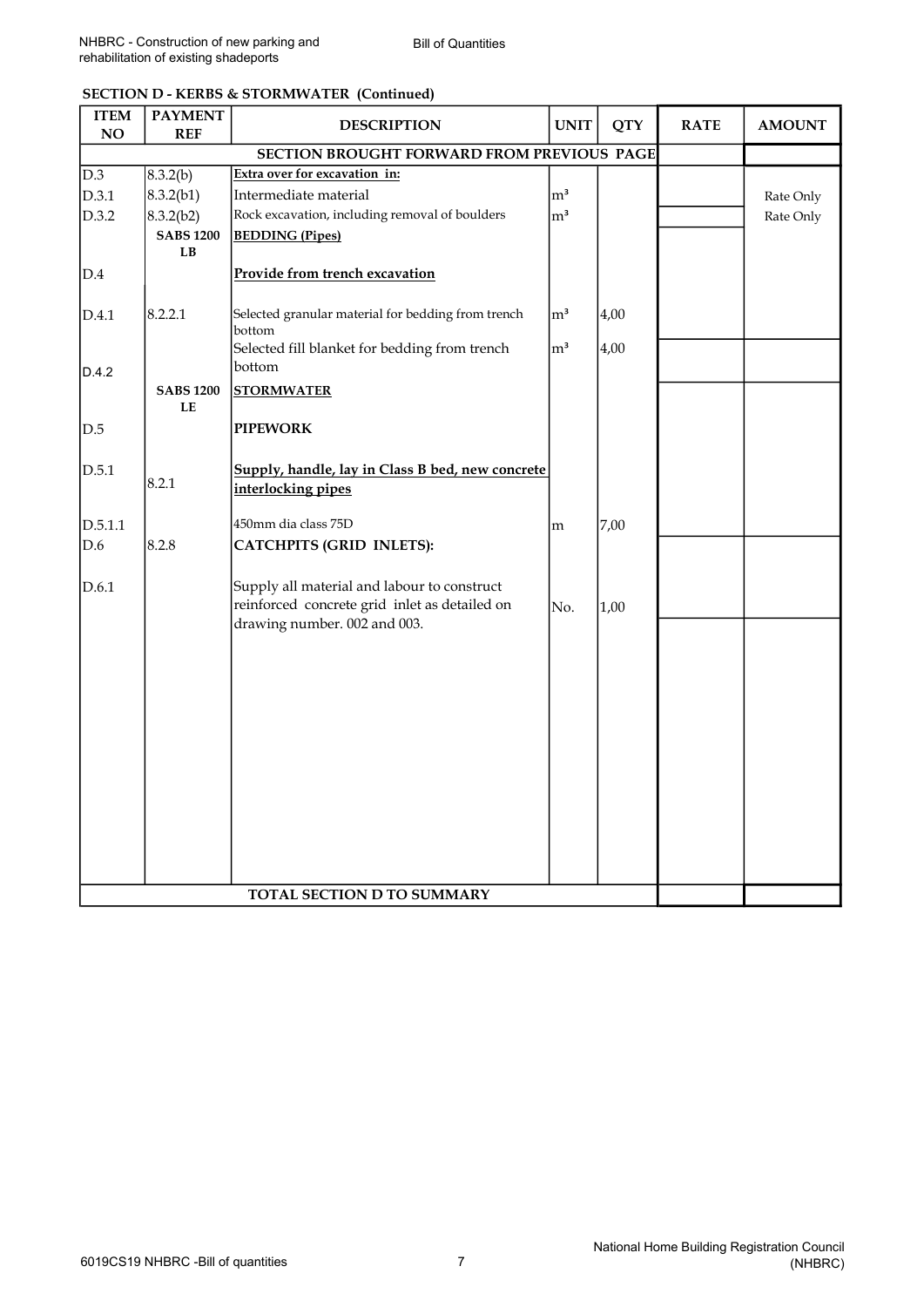| <b>ITEM</b><br><b>NO</b> | <b>PAYMENT</b><br><b>REF</b> | <b>DESCRIPTION</b>                                                                                                                                                                                         | <b>UNIT</b>    | <b>QTY</b> | <b>RATE</b> | <b>AMOUNT</b> |
|--------------------------|------------------------------|------------------------------------------------------------------------------------------------------------------------------------------------------------------------------------------------------------|----------------|------------|-------------|---------------|
|                          | <b>SABS</b>                  | <b>ROAD MARKINGS</b>                                                                                                                                                                                       |                |            |             |               |
|                          | 1200 MM                      |                                                                                                                                                                                                            |                |            |             |               |
| E.1                      |                              | Scheduled items for road markings - Bright white &<br>vellow re-flectroized road marking paint (SABS 731)<br>applied at nominal rate of 0,42l/m <sup>2</sup> (Inclusive of<br>setting out and pre-marking) |                |            |             |               |
| E.1.1                    | 8.4.1(a)                     | White lines broken or unbroken (including<br>setting out and pre-marking)                                                                                                                                  |                |            |             |               |
| E.1.1.1                  |                              | 1) 100mm wide                                                                                                                                                                                              | m              | 604,00     |             |               |
| E.1.1.2                  |                              | 3) 200mm wide                                                                                                                                                                                              | m              | 8,00       |             |               |
| E.1.1.3                  | (c)                          | White characters and symbols                                                                                                                                                                               | $\rm{m}^2$     | 20,00      |             |               |
| E.1.1.4                  | (d)                          | Yellow characters and symbols                                                                                                                                                                              | m <sup>2</sup> | 18,00      |             |               |
| E.1.1.6                  | (e)                          | Traffic island marking                                                                                                                                                                                     | m <sup>2</sup> | 170,00     |             |               |
|                          |                              |                                                                                                                                                                                                            |                |            |             |               |
|                          |                              | <b>TOTAL SECTION E TO SUMMARY</b>                                                                                                                                                                          |                |            |             |               |

#### SECTION E - ANCILLARY ROADWORKS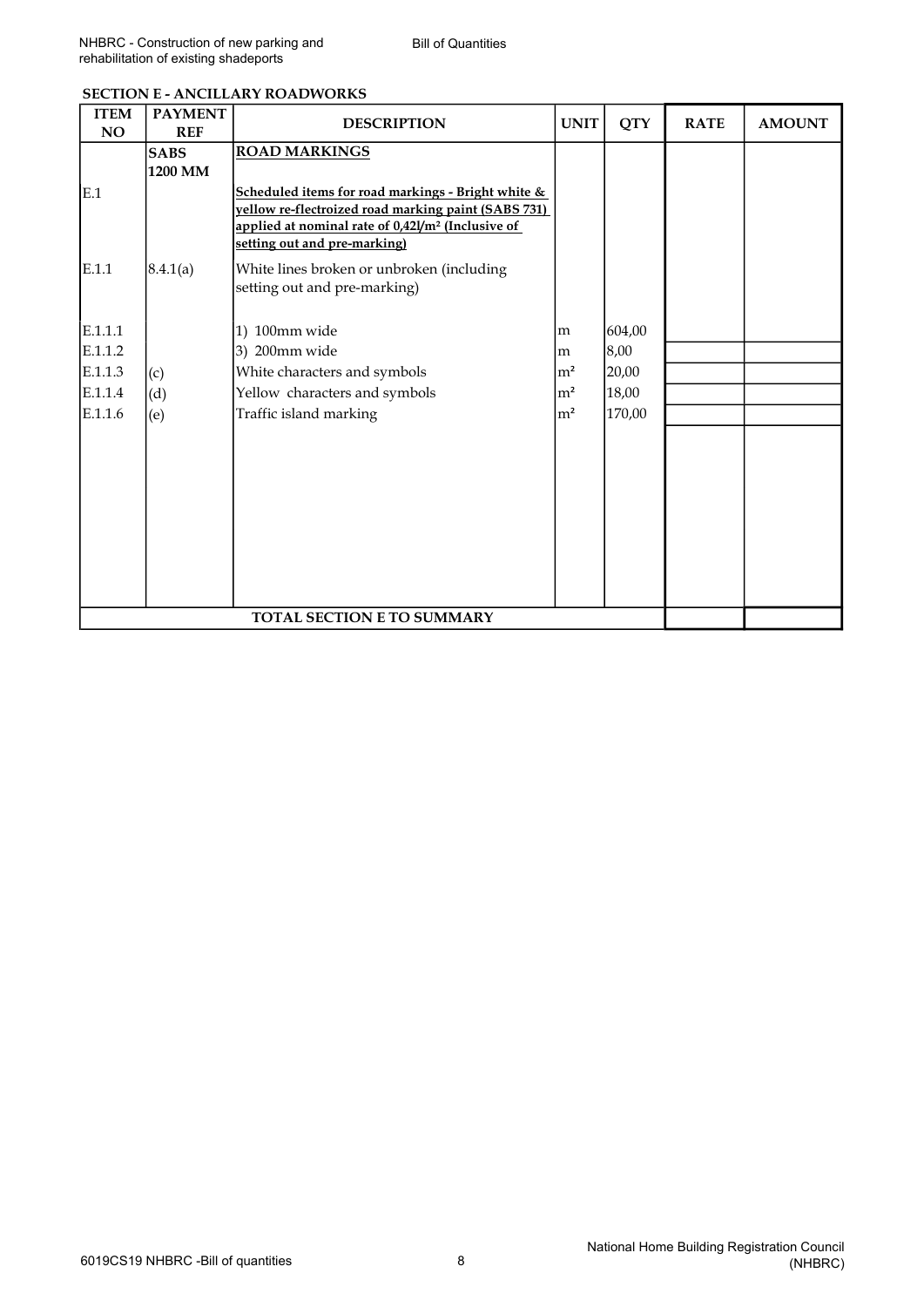#### SECTION F - SHADEPORTS

| <b>ITEM</b>     | <b>PAYMENT</b>        | <b>DESCRIPTION</b>                                                                                                                                                                                                    | <b>UNIT</b>    | <b>QTY</b> | <b>RATE</b> | <b>AMOUNT</b> |
|-----------------|-----------------------|-----------------------------------------------------------------------------------------------------------------------------------------------------------------------------------------------------------------------|----------------|------------|-------------|---------------|
| <b>NO</b>       | <b>REF</b>            |                                                                                                                                                                                                                       |                |            |             |               |
| F.1             |                       | <b>NEW SHADEPORT</b><br><b>Supply and install new</b><br>shadeports complete: Columns<br>152 x 4mm CHS, hoops 48 x 2mm                                                                                                |                |            |             |               |
|                 |                       | CHS, rigde beams 76 x 2mm<br>CHS, latice arms/tie back 48 x<br>2mm CHS, SABS approved Net<br>95% UV Blockout Z25<br>contruction, Concrete cast                                                                        |                |            |             |               |
| F.1.1           |                       | 25MPA 900 x 400 x 400<br>47 meters made up of 6 custom<br>made size back to back cantiliver                                                                                                                           |                |            |             |               |
|                 |                       | structure (Custom made size as<br>per drawing number 004 and 005)                                                                                                                                                     |                |            |             |               |
|                 |                       |                                                                                                                                                                                                                       | m              | 47,00      |             |               |
| F.1.2           |                       | 125 meters made up of 17 custom<br>made size coupled cantiliver<br>structure (Custom made size as                                                                                                                     | m              | 125,00     |             |               |
|                 |                       | per drawing number 004 and 005)                                                                                                                                                                                       |                |            |             |               |
| F <sub>.2</sub> |                       | <b>EXISTING SHADEPORT</b><br>Removal of existing net and<br>dipose off to a legal municipaly<br>dumping site                                                                                                          | m <sup>2</sup> | 700,00     |             |               |
| F.2.1           | <b>SANS 1200</b><br>н | <b>STEEL RENEWAL</b>                                                                                                                                                                                                  |                |            |             |               |
| F.2.1.1         | 8,3                   | Renewal of all irretrievably-<br>corroded steel components with<br>substituted, complementary or<br>cropped-and-replaced welded or<br>bolted steel member, including<br>non-destructive testing of all<br>weld seams. |                |            |             |               |
| F.3             | <b>SANS 1200</b>      | <b>SURFACE CLEANING</b>                                                                                                                                                                                               | Ton            | 0,50       |             |               |
| F.3.1           | HC.<br>8,2            | Washing of all surfaces by means<br>of a> 220-bar high-pressure water-<br>jet cleaner [delivery rate: > 2i per<br>10"] to remove all traces of dirt,<br>grime, vegetation and fungus.                                 | Sum            | 1,00       |             |               |
|                 |                       | <b>CARRIED FORWARD TO NEXT PAGE</b>                                                                                                                                                                                   |                |            |             |               |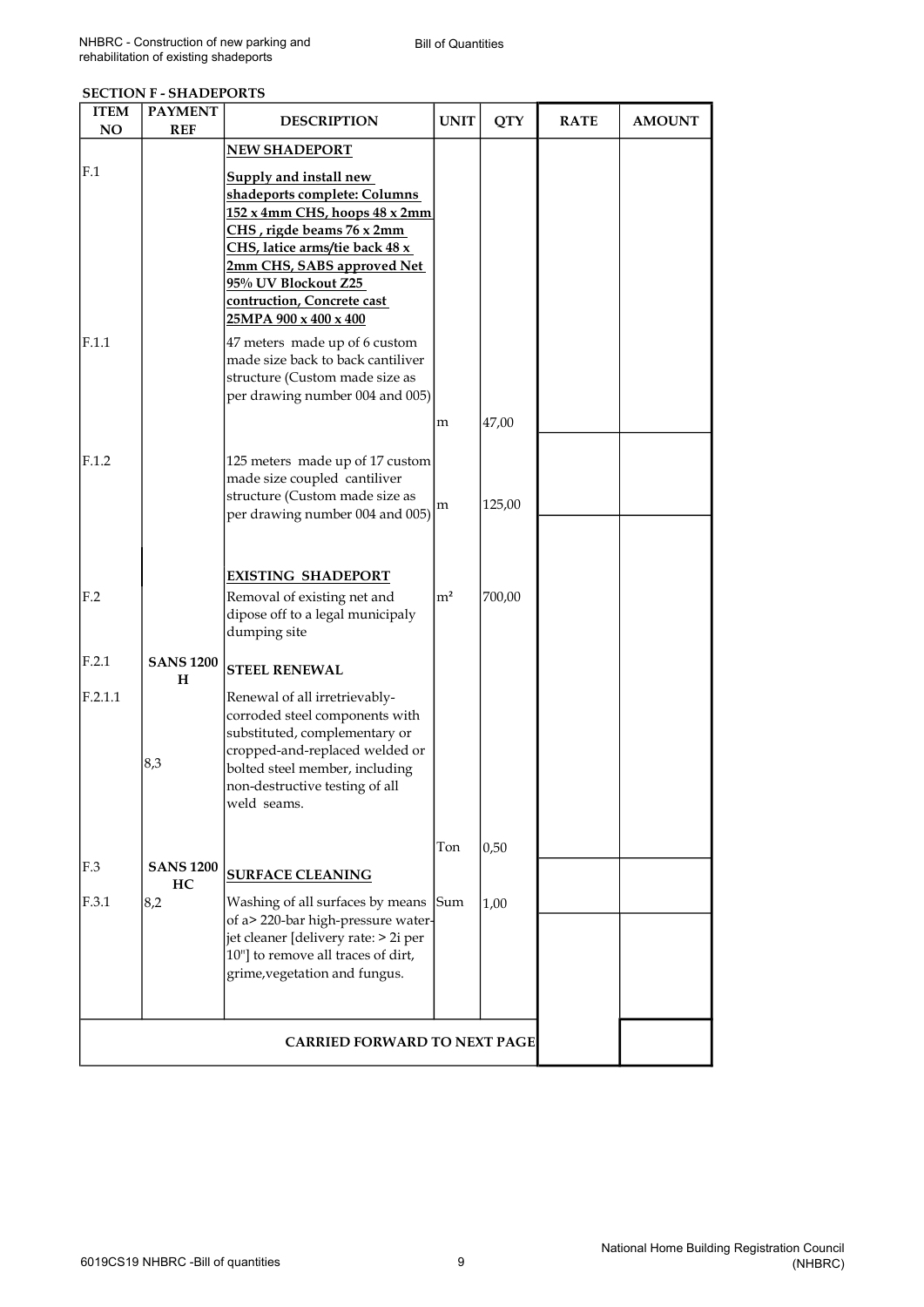#### SECTION F - SHADEPORTS (Continued)

| <b>ITEM</b><br>NO                                         | <b>PAYMENT</b><br><b>REF</b> | <b>DESCRIPTION</b>                                                                                                                                                                                                                                                     | <b>UNIT</b>                            | <b>QTY</b>                                    | <b>RATE</b> | <b>AMOUNT</b> |
|-----------------------------------------------------------|------------------------------|------------------------------------------------------------------------------------------------------------------------------------------------------------------------------------------------------------------------------------------------------------------------|----------------------------------------|-----------------------------------------------|-------------|---------------|
| SECTION BROUGHT FORWARD FROM PREVIOUS PAGE                |                              |                                                                                                                                                                                                                                                                        |                                        |                                               |             |               |
| F.3.2                                                     |                              | Descaling of all steel surfaces by<br>scraping and wire-brushing using Sum<br>percussive reciprocating needles<br>with rotary abrasive flaps and<br>right angle grinder, including<br>retrieving and disposing scale<br>material, etc.                                 |                                        | 1,00                                          |             |               |
| F.4<br>F.4.1                                              | 8.2.3                        | <b>PAINT WORK</b><br>At least two coats alkyd enamel<br>35-40 microns DTF, Colour to<br>match existing colour.                                                                                                                                                         | sum                                    | R <sub>1</sub> ,00                            |             |               |
| F.5<br>F.5.1<br>F.5.2<br>F.5.3<br>F.5.4<br>F.5.6<br>F.5.7 |                              | <b>REPLACING EXISTING NET</b><br>SABS approved Net 95% UV<br>Blockout Z25, colour to match<br><b>Trebles Cantiliver</b><br>Trebles Cantiliver back to back<br>4 BAY Cantiliver back to back<br>4 BAY Cantiliver<br>Double Cantiliver<br>Double Cantiliver back to back | No.<br>No.<br>No.<br>No.<br>No.<br>No. | 14,00<br>5,00<br>2,00<br>6,00<br>2,00<br>2,00 |             |               |
| TOTAL SECTION F TO SUMMARY                                |                              |                                                                                                                                                                                                                                                                        |                                        |                                               |             |               |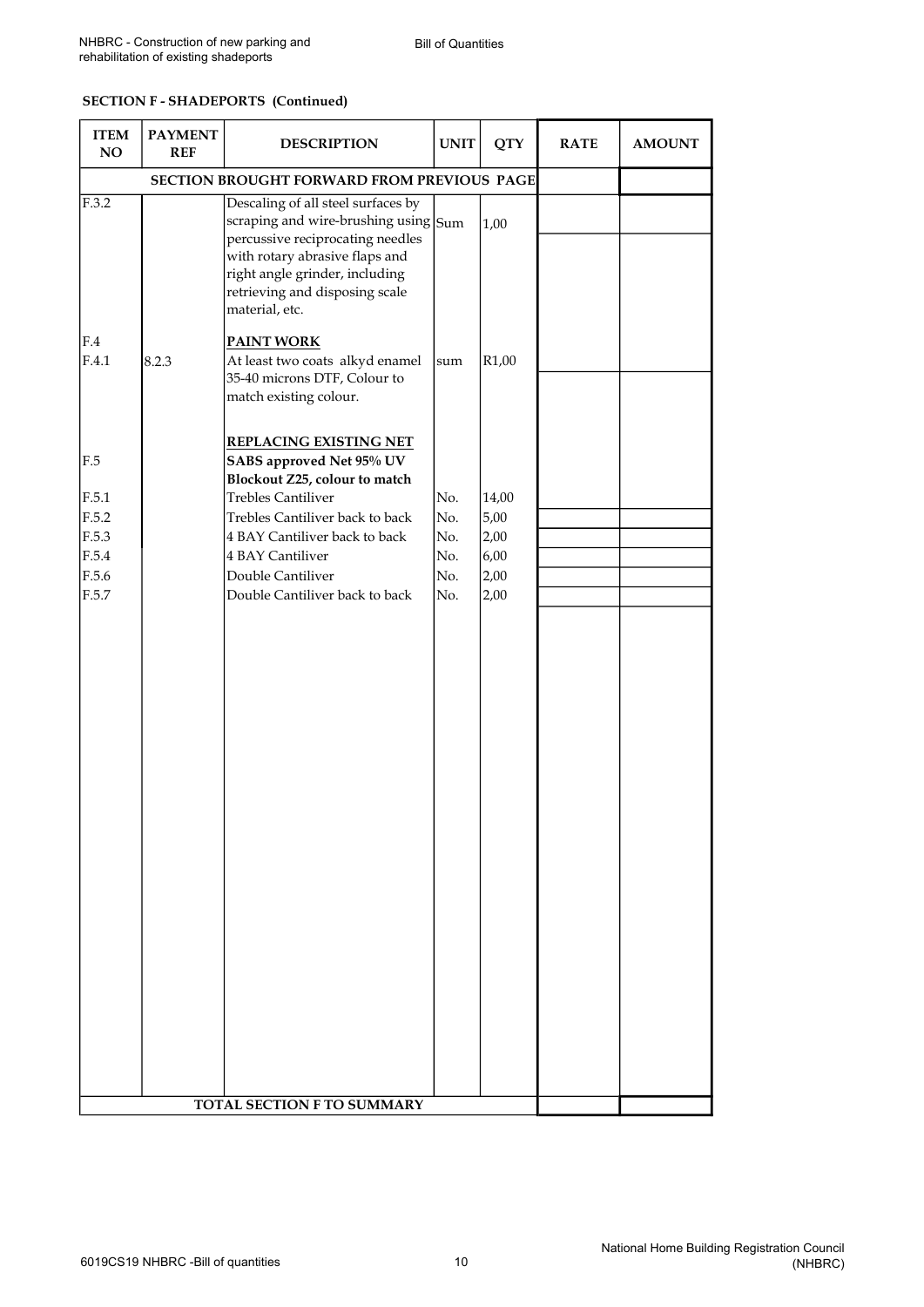| <b>ITEM</b><br>NO          | <b>PAYMENT</b><br><b>REF</b> | <b>DESCRIPTION</b>                                                                                                                      | <b>UNIT</b>      | <b>QTY</b> | <b>RATE</b> | <b>AMOUNT</b> |
|----------------------------|------------------------------|-----------------------------------------------------------------------------------------------------------------------------------------|------------------|------------|-------------|---------------|
|                            |                              | <b>SUMS STATED PROVISIONALLY BY</b><br><b>ENGINEER</b>                                                                                  |                  |            |             |               |
| G.1.1                      |                              | Provisional sum for control testing to be<br>$8,5$ carried out by an approved independent<br>laboratory, including concrete test cubes. | Prov.Sum         | 1,00       | R 20 000,00 | R 20 000,00   |
| G.1.2                      |                              | Provisinal sum for supply and installation<br>of Corparate Signage Complete with all<br>accessories                                     | Prov.Sum $ 1,00$ |            | R 50 000,00 | R 50 000,00   |
| G.1.3                      |                              | Provisinal sum for fault finding and repairs<br>to existing electrical system on the existing<br>parking's                              | Prov.Sum $ 1,00$ |            | R 50 000,00 | R 50 000,00   |
|                            |                              |                                                                                                                                         |                  |            |             |               |
|                            |                              |                                                                                                                                         |                  |            |             |               |
|                            |                              |                                                                                                                                         |                  |            |             |               |
|                            |                              |                                                                                                                                         |                  |            |             |               |
|                            |                              |                                                                                                                                         |                  |            |             |               |
| TOTAL SECTION G TO SUMMARY |                              |                                                                                                                                         |                  |            |             | R 120 000,00  |

### SECTION G -PROVISIONAL SUMS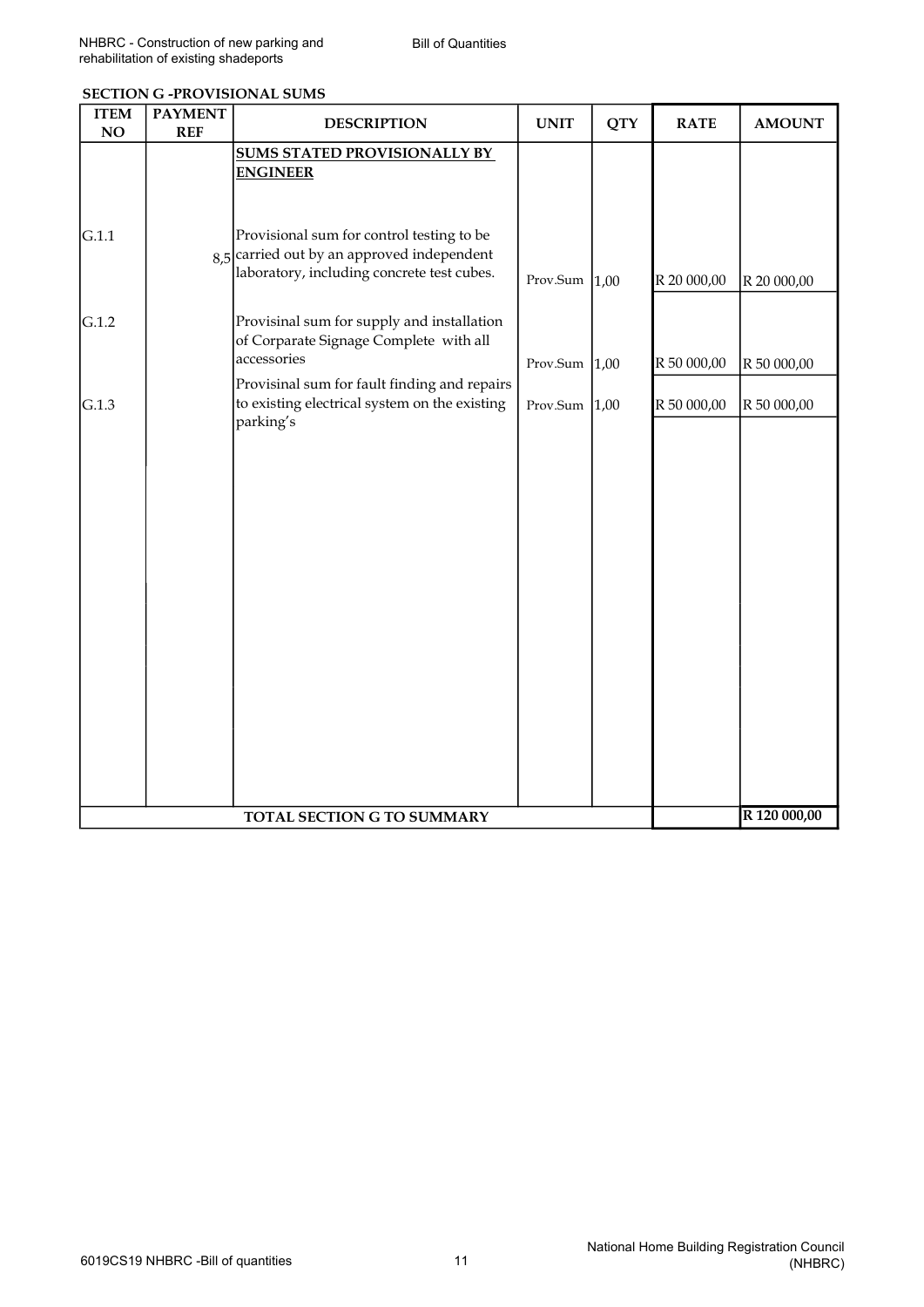|  | <b>SECTION H - MISCELLANEOUS SUMS</b> |  |
|--|---------------------------------------|--|
|--|---------------------------------------|--|

| <b>ITEM</b><br>NO          | <b>PAYMENT</b><br><b>REF</b> | <b>DESCRIPTION</b>                                                                                                                                                                                                                                                                                      | <b>UNIT</b> | <b>QTY</b> | <b>RATE</b> | <b>AMOUNT</b> |
|----------------------------|------------------------------|---------------------------------------------------------------------------------------------------------------------------------------------------------------------------------------------------------------------------------------------------------------------------------------------------------|-------------|------------|-------------|---------------|
|                            |                              | <b>MISCELLANEOUS SUMS</b>                                                                                                                                                                                                                                                                               |             |            |             |               |
|                            |                              | All equipment installed to carry a 12-month<br>guarantee. The rate shall include civil work and<br>installation of conduit/s and data cabling as<br>required. The shall include travelling and<br>installation costs. All works to be certified and a<br>C.O.C to be provided upon completion of works: |             |            |             |               |
| H.1                        |                              | <b>SECURITY BOOM GATE</b>                                                                                                                                                                                                                                                                               |             |            |             |               |
| H.1.1                      |                              | Supply, deliver and install Boom gate 3.5m long<br>pvc Ø75mm arm, coated with reflector tape,<br>pivoting up and down action                                                                                                                                                                            |             |            |             |               |
| H.2                        |                              | <b>DEMOLITION</b>                                                                                                                                                                                                                                                                                       | No.         | 3,00       |             |               |
| H.2.1                      |                              | Removal of exsting concrete island at main gate<br>and dispose of the ruble to legal dumping site<br>$(6m \times 0.4m \times 0.3m$ high)                                                                                                                                                                | No.         | 1,00       |             |               |
| H.2.2                      |                              | Removal of existing gate at main gate<br>$(6m \times 2.4m$ High)                                                                                                                                                                                                                                        | No.         | 1,00       |             |               |
| H.2.3                      |                              | Removal of existing palasade fence and dispose<br>of to the legal dumping site                                                                                                                                                                                                                          | m           | 5,00       |             |               |
| H.2.4                      |                              | Removal of exiting boom gate complete with<br>wiring                                                                                                                                                                                                                                                    | No.         | 2,00       |             |               |
|                            |                              |                                                                                                                                                                                                                                                                                                         |             |            |             |               |
|                            |                              |                                                                                                                                                                                                                                                                                                         |             |            |             |               |
|                            |                              |                                                                                                                                                                                                                                                                                                         |             |            |             |               |
|                            |                              |                                                                                                                                                                                                                                                                                                         |             |            |             |               |
|                            |                              |                                                                                                                                                                                                                                                                                                         |             |            |             |               |
| TOTAL SECTION H TO SUMMARY |                              |                                                                                                                                                                                                                                                                                                         |             |            |             | R 0,00        |